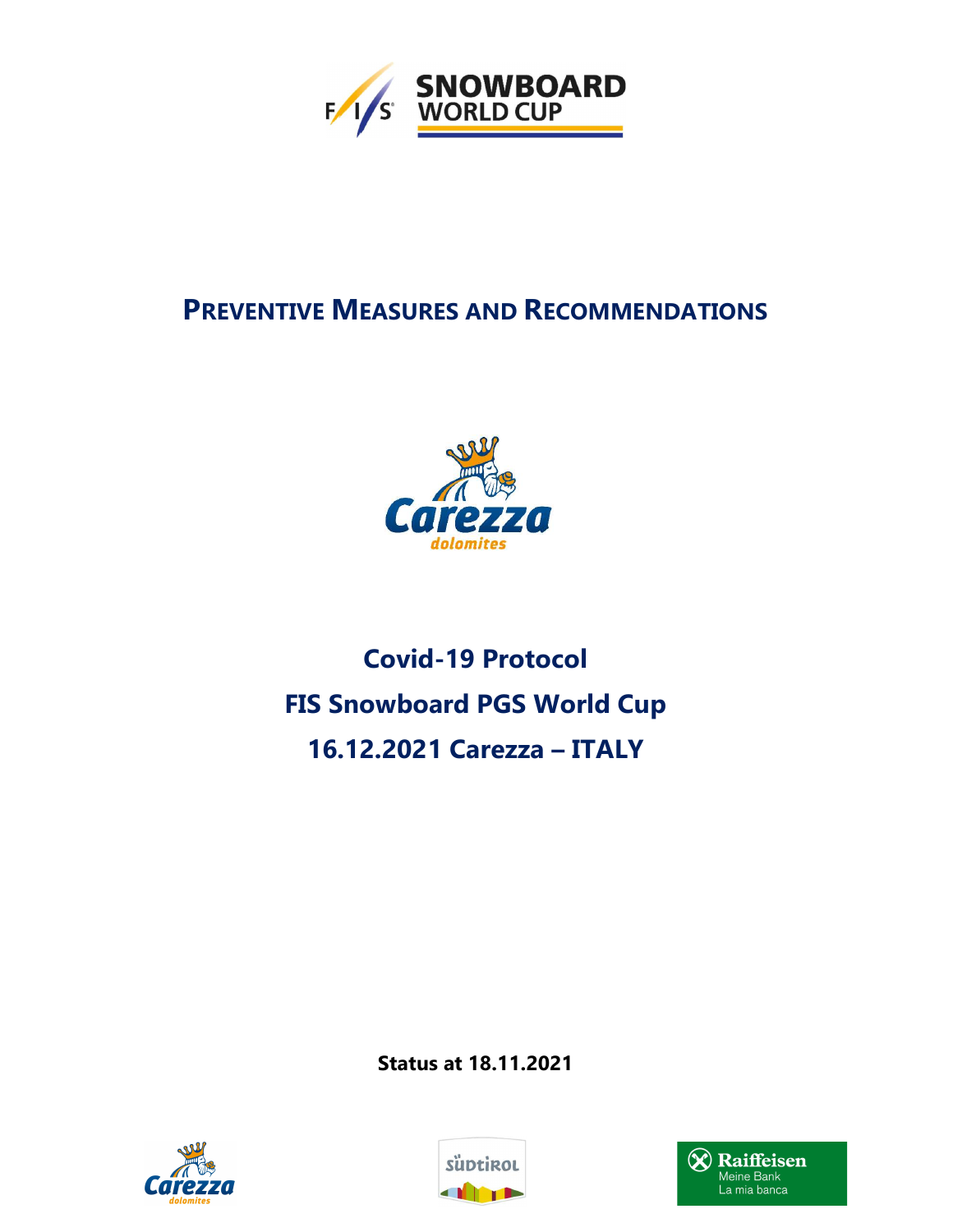# **Introduction**

We are all aware of the situation and learned to live with the Covid 19 virus, so we will manage it in the best way for everyone participating at the FIS Snowboard World Cup in Carezza. The whole LOC is aware of its responsibility towards all parties, volunteers, stakeholders, etc. coming to Carezza for the World Cup race. We, and this of course applies to all persons involved, have to act in good conscience this includes implementing and complying with all prescribed regulations restrictively.

The National Ski Association FISI, the FIS and our LOC are confident and happy to be able to hold a race. Together we will manage it and make our contribution to a successful, healthy winter sports season.

#### Measures Catalogue

The FIS Snowboard PGS World Cup in Carezza on 16th December 2021 will take place in compliance with all necessary safety and health measures. Based on the currently applicable decree of the Council of Ministers, the regulations of the autonomous province of Bolzano, as well as the directives by the FIS, we herewith will provide this measure catalogue to all parties who participate or are involved in some way at the FIS Snowboard World Cup in Carezza. Please forward this measures catalogue and make sure that all your staff members, athletes and other persons who will be on site at the World Cup will receive it.

This protocol is intended to inform everyone involved at our FIS Event and avoid misunderstandings in the application of the existing local provisions regarding Covid 19. The purpose is an adequate assessment and the mitigation of the risk. By submitting the entries for your team, registering at the FIS Passport Tool for our event or requesting and receiving the accreditation you accept the contents of this protocol entirely.

# KEY PILLARS OF CONDUCT

These hygiene and distance rules are a prerequisite for the overall prevention and mitigation plan of our event and therefore these rules have to be followed by everyone.

- Individual responsibility
- Hygiene measures (frequent hand washing and disinfection)
- Respiratory Hygiene
- Distancing Responsible
- Outdoors and indoors, the minimum distance of 1 metre must be maintained
- Daily health self-assessment (if you feel ill and suffer from symptoms such as fever, cough, rhinitis, conjunctivitis or other flu symptoms, stay in your room and call the LOC Health Coordinator number).
- Availability of contact details for rapid contact tracing
- Reporting policy in the case of falling ill
- Wearing the mouth nose protection:
	- it is required to always have the mouth nose protection with you in the entire event area
	- in closed rooms
	- in the busses, autos and shuttles
	- in all public places and buildings
	- in crowds of people and where the minimum distance between people cannot be maintained





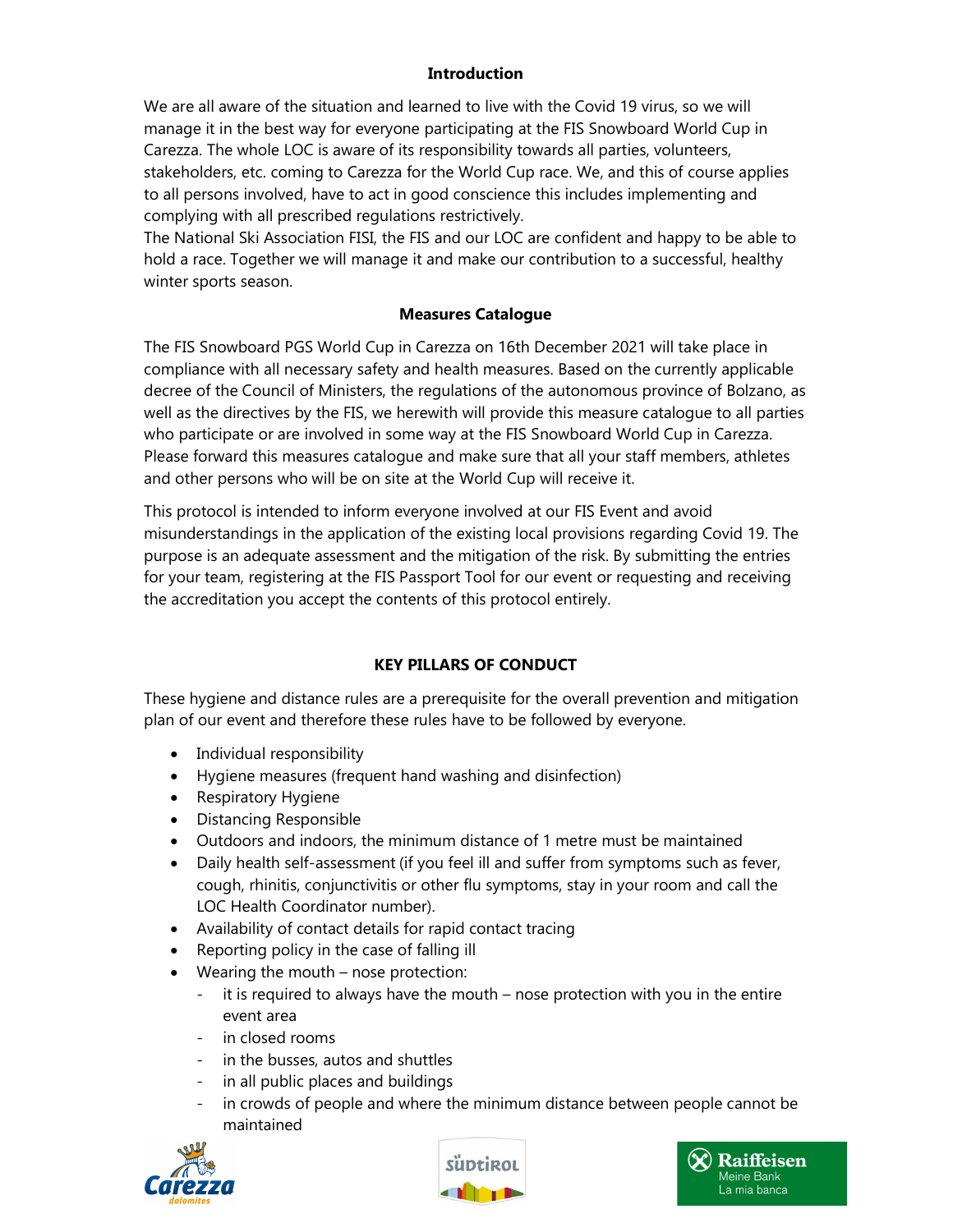- in the gondolas
- Exceptions: while eating, when there is no other person around you and during eating you have to sit

We appeal to ALL individual(s) to act responsibly and to adhere to all safety measures and recommendations. Our stewards are required to monitor the implementation of the COVID-19 guidelines. For your own safety and the safety of all other people present, it is essential that you follow the instructions of the stewards. We reserve the right to exclude persons from the event and take legal action against those, who do not comply with the COVID-19 guidelines. The LOC also reserves the right to make any necessary changes to the regulations, which will be communicated immediately.

# ENTRY TO ITALY & JOURNEY

For the World Cup events taking place in Italy it is possible, for non-Schengen countries to apply for a specific entry visa to Italy concerning "sporting competition", which envisages a facilitation in the operations to be carried out at the embassy (reduced time), this procedure is always in place regardless of the Covid 19 situation. Here are a few hints where you can get the latest information about entering into Italy /South Tyrol that you should be aware of, for further information we refer to the Website of the Italian Ministry of Foreign Affairs (www.esteri.it).

We will send you an update, if the entry restrictions should be changed.

To get specific indications for each country and the different restrictions in place we consider this website of the Italian Ministry of Foreign Affairs: http://www.viaggiaresicuri.it/

General recommendations for your journey:

- Do not travel to the venue with symptoms of COVID-19
- If people close to you have been infected with COVID-19, please contact your superior and refrain from travelling to the event
- Avoid unnecessary stops when travelling to the venue
- Avoid contact to people not from your team or "bubble"

# STAY & ACCOMMODATION

As you stay in Carezza for a few days and also your accommodation will be properly one of our partner hotels we give you some measures to be followed. All our partner hotels work according to the current regulations of the restaurant and hotel industry South Tyrol, and will strictly adhere to them, so that your stay will be safe and without worries.

- the partner hotels comply with the requirements that apply to the whole gastronomy in South Tyrol and are also prescribed by the HGV (association of hotel industry)
- please make your room reservation within the 6th of December using the FIS Online Registration System
- our LOC has booked accommodations only for the Teams, Staff, FIS Officials, and all other necessary service provider (no audience/tourists)
- it is obligatory to always have respiratory protection with you and to wear it in all closed places





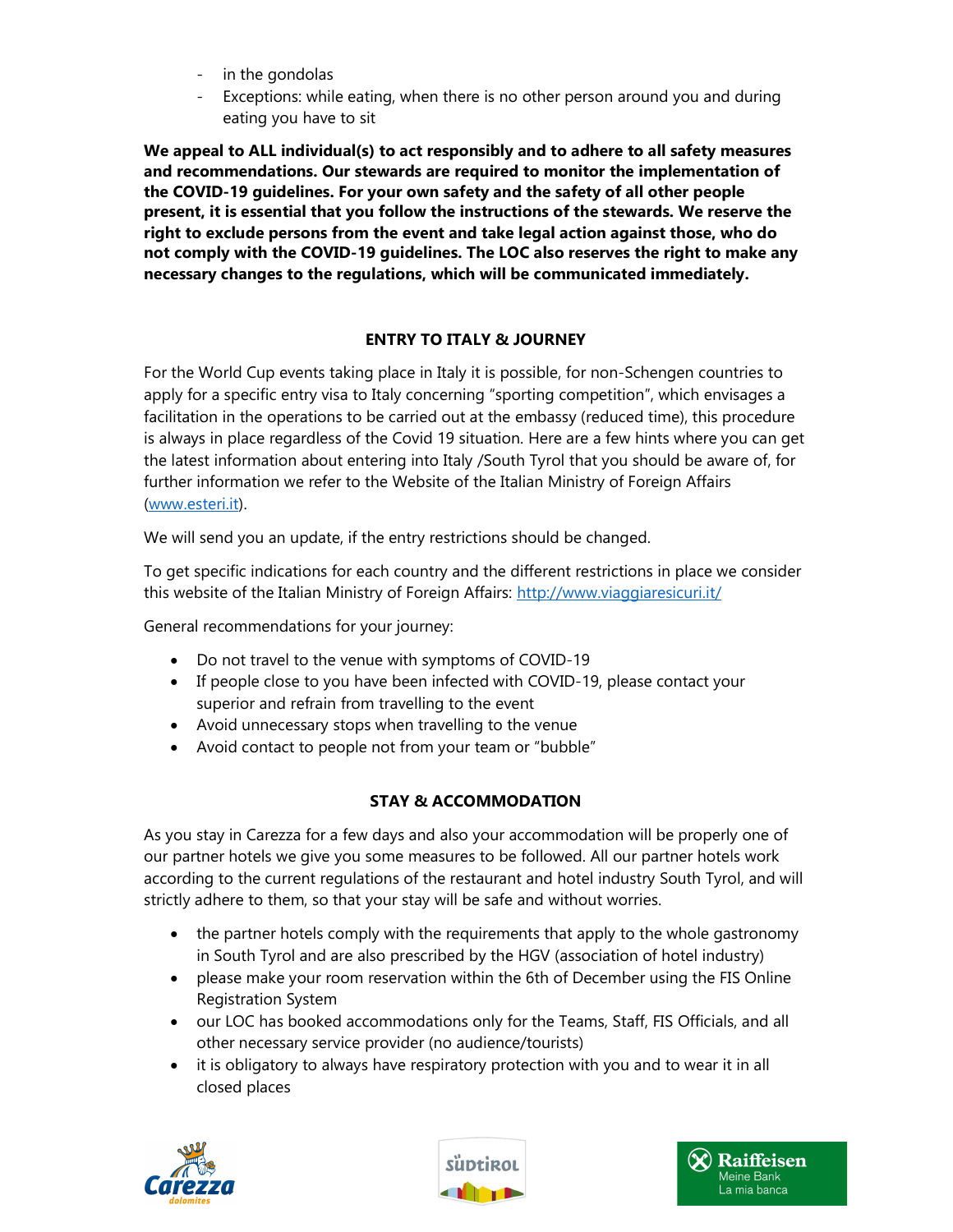- our partner hotels were asked to comply with the following additional recommendations in order to reduce the risk of infection and ensure security:
	- to separate possible other guests from the World Cup guests
	- avoid cleaning the rooms when guests are in the room (to avoid contact with cleaning staff)
	- clear rules in the hotel for the use of common facilities (fitness room, meeting rooms, etc.)
	- separate dining rooms divided from other hotel guests, when there is enough space
	- split the meal times if necessary
	- supervised buffet is possible in compliance with the general safety regulations on personal distancing
	- the personnel of the hotel must wear the masks

# ACCREDITATION

The provision of accreditations for our event is also limited this year by the given circumstances. As we saw last year with the Bubble System, we were able to control and regulate all the people involved in the event very well, and therefore we will apply it also this year. The accreditation is only handed out to people, who have a negative PCR test result not older than 72 hours, filled out the Covid-19 Passport and the necessary pre arrival health questionnaire.

- to get the accreditation the person needs a negative PCR test result not older than 72 hours. The test has to be uploaded through the FIS Passport application.
- accreditations are handed out at our race office only to individuals with appropriate pre-event information in the FIS Passport tool
- it is considered that only one representative of each team, service provider group, etc. comes to our race office to pick up the accreditation for the whole team / group in order to minimise the contact and persons present in the race office
- the entrance to the race office will be controlled by the LOC in order to avoid crowding and regulate the access
- obviously also in the race office it is mandatory to wear the mouth-nose protection, and the room is constantly ventilated
- it is important that athletes, staff, service provider, etc. must always have their accreditation with them, so that our staff and security personnel can identify them. Otherwise the access to the lift, slope, tent etc. will be prohibited!
- a breach of discipline protocol will lead to withdrawal of accreditation, the accreditation withdrawals are applied according to FIS guidelines
- the whole LOC and volunteers are in possession of the green passport





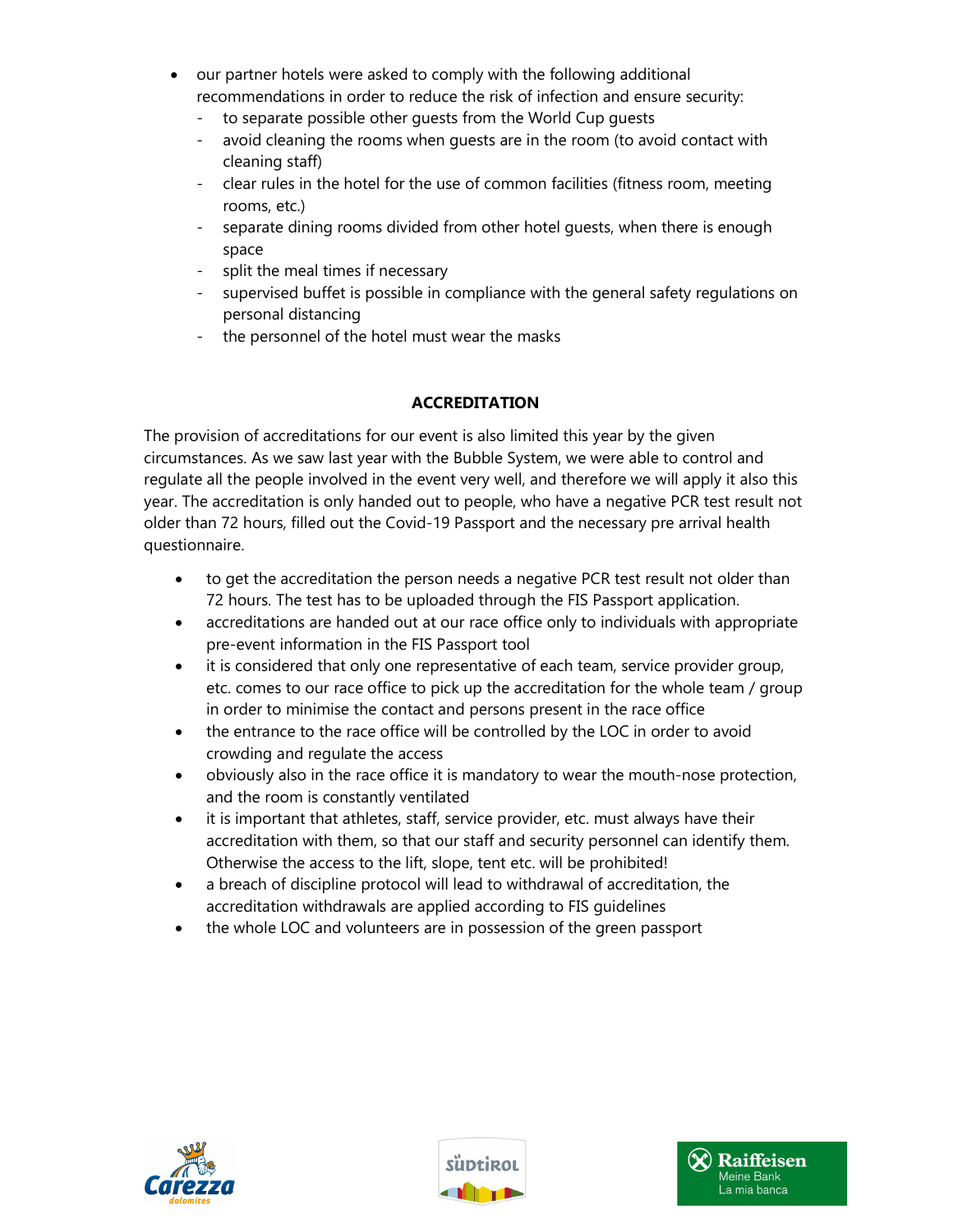# EVENT VENUE

In order to enable a structured and clear procedure for everyone at the various locations and facilitates on the event site, here are the applicable rules. In addition, there will be signboards, information and sufficient possibilities for disinfection at the various places.

#### Movement & Parking

- preferred transport from the hotel to the event site in the own team vehicles
- avoid unnecessary stops and contact to other persons during the ride
- dedicated World Cup parking space for teams & staff
- separated parking spaces for volunteers, workers and media personnel

#### Race office

- same location as in the past years, next to the valley station at the Pra di Torri race slope in Carezza
- team information sent by E-Mail prior to the arrival to the teams
- distribution of accreditations and lift tickets, as already explained above, to one representative of each team/group
- the entrance to the race office will be controlled by the LOC in order to avoid crowding and regulate the access
- we recommend to come only physically to the race office for urgent matters, we are always available by phone and via email
- in the race office the whole staff is in possession of the green passport and will wear the month-nose protection

#### Lift access & on slope

- separate access to the chairlift for all World Cup athletes and the staff, indicated with signs
- only team members should share lifts
- frequent cleaning and disinfection done by our lift personnel
- to avoid crowding before inspection at the race day the athletes, trainers and staff will have a separated access to the lift
- on slope avoid crowding of people especially during the inspection, act with respect and be patient
- social distancing on the slope and when waiting for the lift
- stay in the group of your team and avoid contact to slope personnel our other external individuals

#### Start & Finish Area

- at the start area only limited number of athletes (staggered), LOC staff and Media to minimize the number of persons
- disinfection and sanitization of surfaces and touchpoints will be conducted after each athlete
- Volunteers, LOC staff, media, etc. have to wear masks
- the finish area will be free of spectators the remaining space will be divided with enough space for all teams and the present media
- distances are maintained and all paths/corridors are marked in one direction





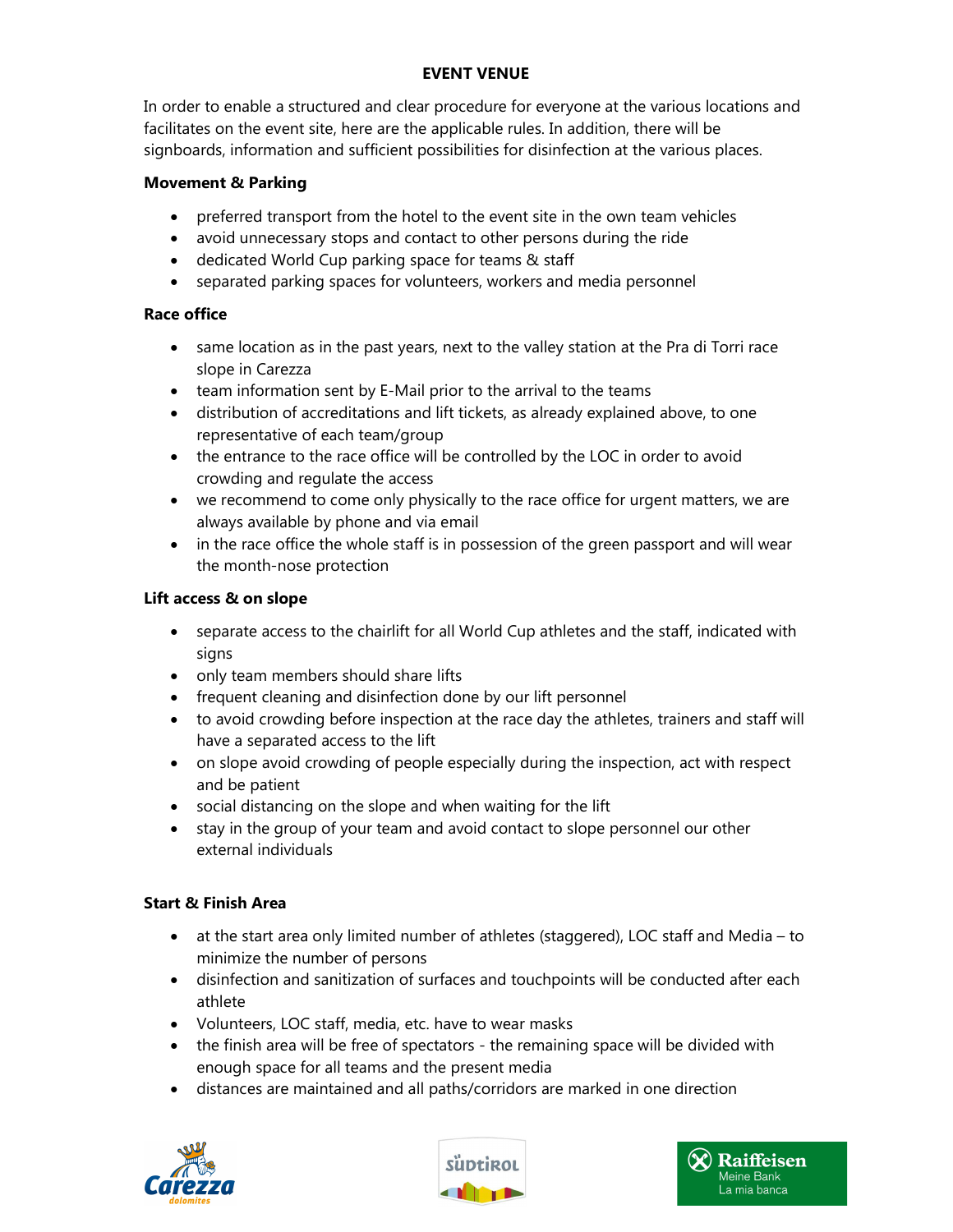# Team & staff tent

- team hospitality for athletes and staff only next to the valley station
- teams will be assigned to tables/zones
- the entrance will be controlled by the security personnel (show your accreditation)
- additional employees are foreseen to ensure enhanced cleaned and efficient food service
- supervised buffet, and table service
- hand sanitizer stations at all entry points of the tent
- increased frequency of cleaning and disinfecting with special attention to high-touch points
- masks and gloves for all restaurant workers and volunteers
- to avoid an overcrowded tent athletes who will compete in the finals have priority. Afterwards the remaining athletes, staff and service providers can enter the tent. The access to the tent is strictly controlled by security personnel and only allowed with appropriate accreditation.

# Leisure activities and freedom of movement

- in all recreational activities, remember to comply with the COVID-19 measurements such as social distancing, wearing NMS, hygiene and contact avoidance
- restrict your leisure activities to do necessary shopping and urgent tasks that cannot be postponed
- spend your free time only with members of your team/small group

# INFO ON TESTING POSSIBILITIES

There will be the possibility to make the necessary PCR test to enter the following race in Cortina d' Ampezzo on site in Carezza. Testing on site will be conducted using a PCR test. The testing procedure will be held by the official medical service of South Tyrol in collaboration with the White Cross.

We will announce the exact procedure including the testing times, the costs per test and the registration of the teams within 30.11.2021.

Since, according to the FIS regulations, the test to enter the next FIS World Cup race must not be older than 72 hours we expect that most of the teams, service provider etc. will have to do the test on site in Carezza.

IMPORTANT: in order to ensure and better organize a regulated testing procedure, all teams, service groups, etc. must register the people with exact personal data (first- & last name, nation, mobile phone number, email) for the PCR test.

# Registration: send the complete data via E-Mail to event@carezza.it within Thursday, 9<sup>th</sup> of December.

If you prefer to organize the testing for your team on your own, the PCR test presented must be recognised by the health authorities in the country where the test is carried out. Important is to upload and to register all necessary information in the FIS Passport tool. The test needs to be taken by a medical person.